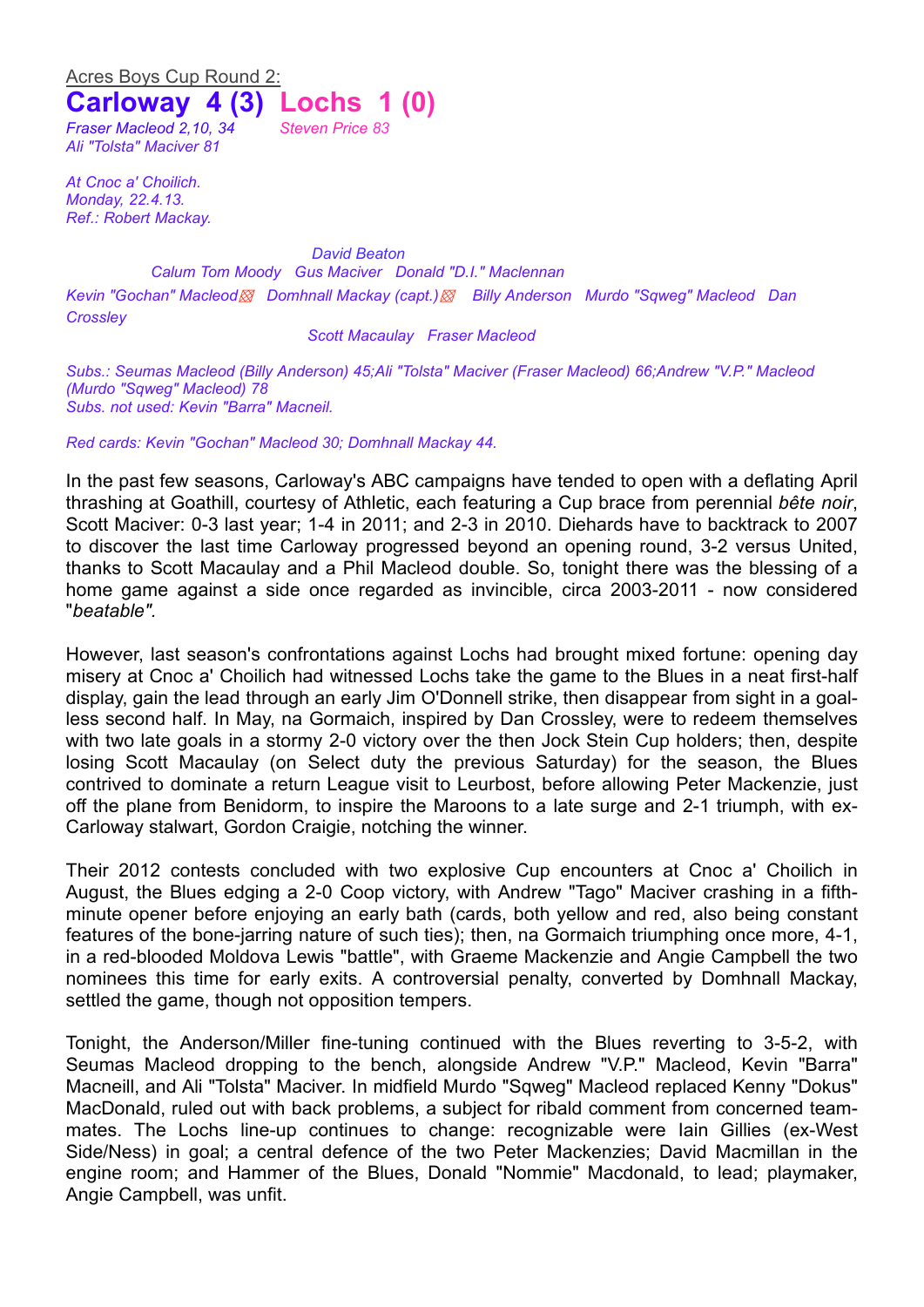Friday's west-sou'westerly continued to affect attendance, though, against it, Lochs opened confidently, moving forward in sharp, ground movements, as the driving Macmillan attempted to link up with the shape-shifting "Nommie" to create an opening. Then, suddenly, the once regular feature of Carloway games - the explosive opening - manifested itself again: a loose Lochs forward pass was cleared from the edge of the box, forward to Mackay, who, breaking towards the halfway line, lifted a wind-assisted through ball over the retreating Mackenzies. The race was on but Peter Mackenzie seemed to be successfully ushering the racing ball into the hands of the approaching Gillies on the edge of the box, with Fraser Macleod wrong-sided. However, as the three closed, Frazmac stuck a foot in, the ball seemed to bash off the stooping keeper's hands to his left, and as Mackenzie and Gillies crashed into each other, the striker rounded them to sidefoot home into the empty net from 16 metres (**1-0**).

Clanger/bad luck/opportunism? Whatever, it unsettled the Maroons, especially at the back, and Carloway saw the method. Another break, this time down the right, saw Macaulay sent into the box along the right bye-line but his drive met the nearside side-net. Lochs retaliated on 7 minutes with a right-foot cross which crept over to the far edge of the box, to be expertly trapped by "Nommie" and put back to Macmillan breaking right, but his tantalizing shoulderhigh cross 10 metres out found no takers. Three minutes later and it was more misery for Lochs: an Anderson diagonal left from the halfway line freed Macaulay to advance left, where his curler, 12 metres from the bye-line, passed behind the line, out of the keeper's range, for Macleod to convert home from 10 metres to Gillies's left (**2-0**).

Two minutes later Frazmac was through again, but Gillies managed to block on the left edge of the box; he gathered the rebound to run past the displaced keeper to the left and cross but "Gochan", under pressure, had to lean forward and down to head, and it cleared the bar. Lochs edged possession, but lack of firepower meant neat forward play was unrewarded, while the Blues direct forward diagonals and through centres, to "Gochan", Frazmac, and Macaulay, continually pressured the backline's pace and marking. Then a first chance for the Leurbost men: a break and cross on the right saw a low squared ball,12 metres from the bye-line, booted clear by "D.I.", ricochet off Calum Moody right, for Lochs' No. 10 to fire a ferocious rising shot just over from 14 metres. Two minutes later, the ever-elusive "Nommie" wriggled clear on the left, cut in, and the wind caused Beaton to take two attempts to grasp his tricky cross. Carloway responded with a Macleod race clear on the left, cut back and smart cross for the unmarked "Gochan" to come in on the end of the line but shoot wide to the right from 16 metres. On 27 minutes Moody tried his luck low on the wind, from all of 35 metres, and the swirling ball bounced off the struggling keeper to be booted hastily for a corner.

On the half-hour, the scales unexpectedly shifted: a cleared ball from the Lochs' left defence was called back and the game halted; a Lochs player was on the ground. A confab took place between referee and linesman; "Gochan" was called over; a red card was brandished. A late tackle seemed to be the offence. The game died slightly, then a sudden Carloway break on the right saw "Sqweg" keep the ball in play on the right touchline by the halfway line, then push it forward to the breaking Frazmac, who, for once, trawled the ball towards the right edge of the box. Suddenly, he looked up and released a screamer from 18 metres across the surprised keeper and chest-high into the far corner of the net (**3-0**). Iain Gillies was left clutching air.

Carloway visibly relaxed as Lochs continued to play forward neatly but without menace. But the half wasn't over yet. More controversy! On 44 minutes, in the centre circle, a breaking "Nommie" was slide-tackled heavily by the Carloway captain, who won the ball but clipped the striker hard. Another red card! Another "stooshie!" Again the referee was surrounded by irate Carloway players!

**Half-Time: Carloway 3 Lochs 0.**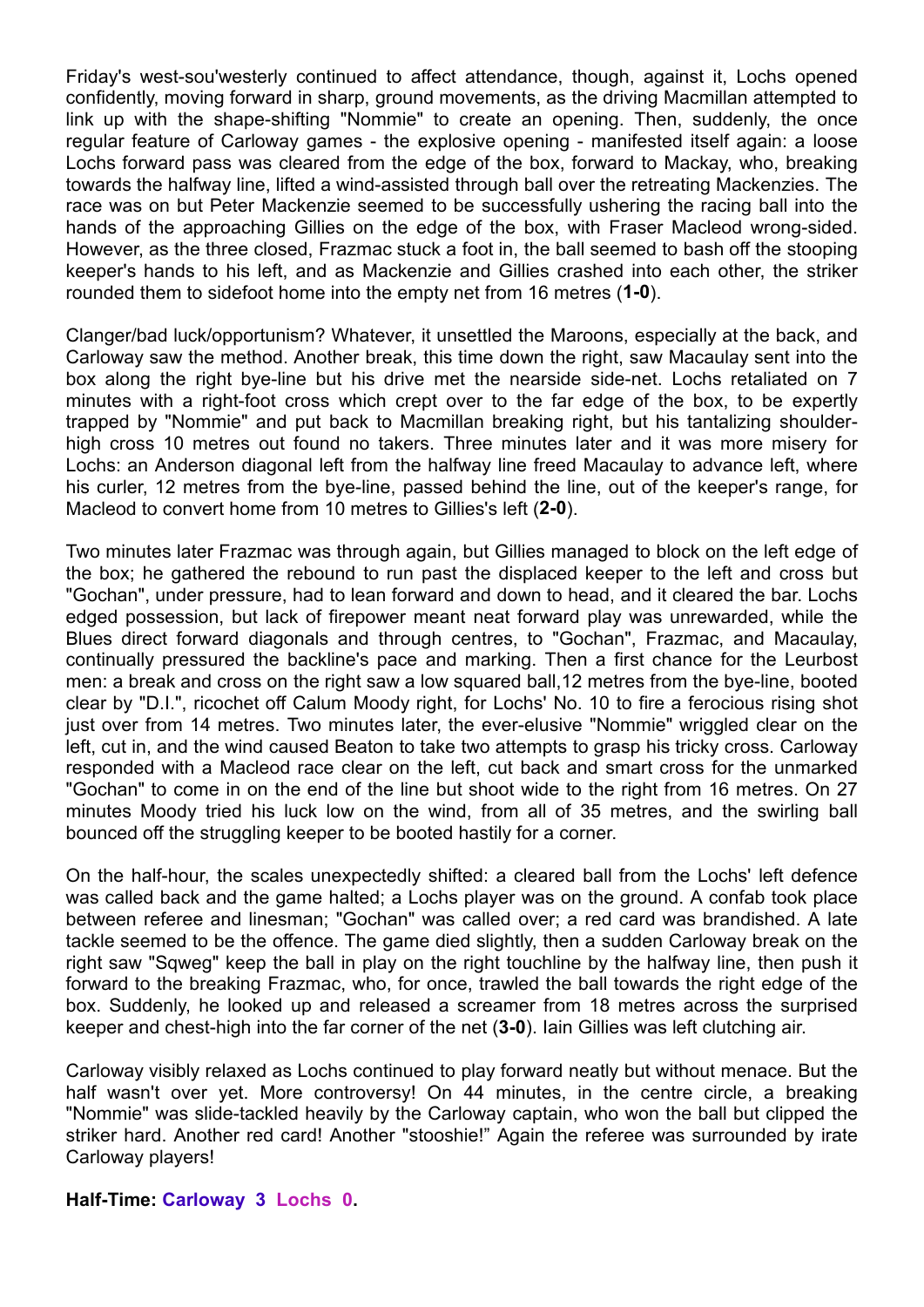No prizes for guessing what the fans discussed over their half-time cups of tea. After the rights and wrongs of the card incidents, the big questions were: can Carloway survive with nine men? What will Lochs do with this numerical advantage? The answer soon emerged, "*Not as much as they hoped"*.

Even though Carloway understandably ceded most of the outfield and sought to hold what they had, despite the inventive genius of Macmillan in midfield, increasingly supported by a tireless Peter Mackenzie, and the continuous movement and creativity from the ageless "Nommie", a clear cutting edge remained absent. Indeed, na Gormaich surged first, the irrepressible Frazmac escaping down the right to square across the edge of the box for "Sqweg" to send a curler just outside the far junction of cross and bar. A minute later Lochs no. 2 did a Moody from 25 metres but it travelled straight to Beaton. Indeed, it was the 62nd minute of a megabore, back and forth across the face of the Blues' line within the Carloway half, as openings were sought in a resolute defence, before an insightful defence-splitter picked out "Nommie" cutting through rightwards into the box, to check and test Beaton from 16 metres. A minute later, two dangerous inswinging corners on the Lochs right saw Macrae force Beaton to beat the ball back out off his goal-line and past, then send his next just over the bar onto the roof of the net.

As numbers told, chances finally were appearing: on 68 minutes "Nommie" broke on the left to feed in to Macmillan but his shot from 20 metres sliced wide of Beaton's left-hand post. Five minutes later a Price lob-shot from the right edge of the box was tipped over by Beaton; the resulting corner had to be tipped over also. On 76 minutes another break on the left and low cross resulted in a blocked shot from 16 metres spinning low straight to Beaton.

Finally, on 81 minutes, a goal did arrive. Unfortunately for Lochs, with typical sucker-punch irony, it came at the other end. A clearance allowed "V.P." to move forward and send the perfect breaker before a charging "Tolsta", rushing beyond a sparse defence into the Lochs half from the right. With Mackenzies snapping at his heels, he carried it into the box, before releasing a low drive though the legs of the unlucky Gillies as he approached (**4-0**).

An air of unreality descended upon proceedings: with minimal incisive effort, nine men now led a side which had dominated second-half possession 4-0, though the Maroons did claw one goal back in 86 minutes, when a corner on the right broke to the edge of the box, for Steven Price to drive home low, assisted by a nasty deflection to Beaton's left (**4-1**). The game then petered out lamely with Lochs only able to muster three final long-range efforts, one clearing the bar, the others held safely by David Beaton.

## **Full-Time: Carloway 4 Lochs 1.**

As strange a 90 minutes as any spectator is likely to see on the island. Even Philip K. Dick couldn't have thought this one up. For thirty minutes, the few spectators witnessed a classic tightly-contested affair between two contrasting strategies: a neat, forward-moving, but slowpassing Spanish approach colliding with a more direct, power-driven Germanic midfield, with insightful delivery diagonally or over to pacy strikers. The crucial divide lay in fire-power: Carloway had it a-plenty; Lochs had none.

The sight of maroon shirts commonly means a card for "Gochan"; fortunately, it's usually yellow. Of course, the sendings-off did distort proceedings. What must worry the Lochs management most is how little they pressurised the Blues, especially in the second half. In the whole game, they created "dangerous" situations at most half a dozen times. In the first half, Carloway broke freely and regularly through a weak midfield and uncertain back-line. The pace of "Gochan" and Frazmac was vital; their willingness to drive into the box and shoot, decisive. Without the sendings-off, the Blues would have been untroubled throughout; in fact, they were untroubled anyway. Club circumstances change rapidly, due to the exigencies of island life, but with a